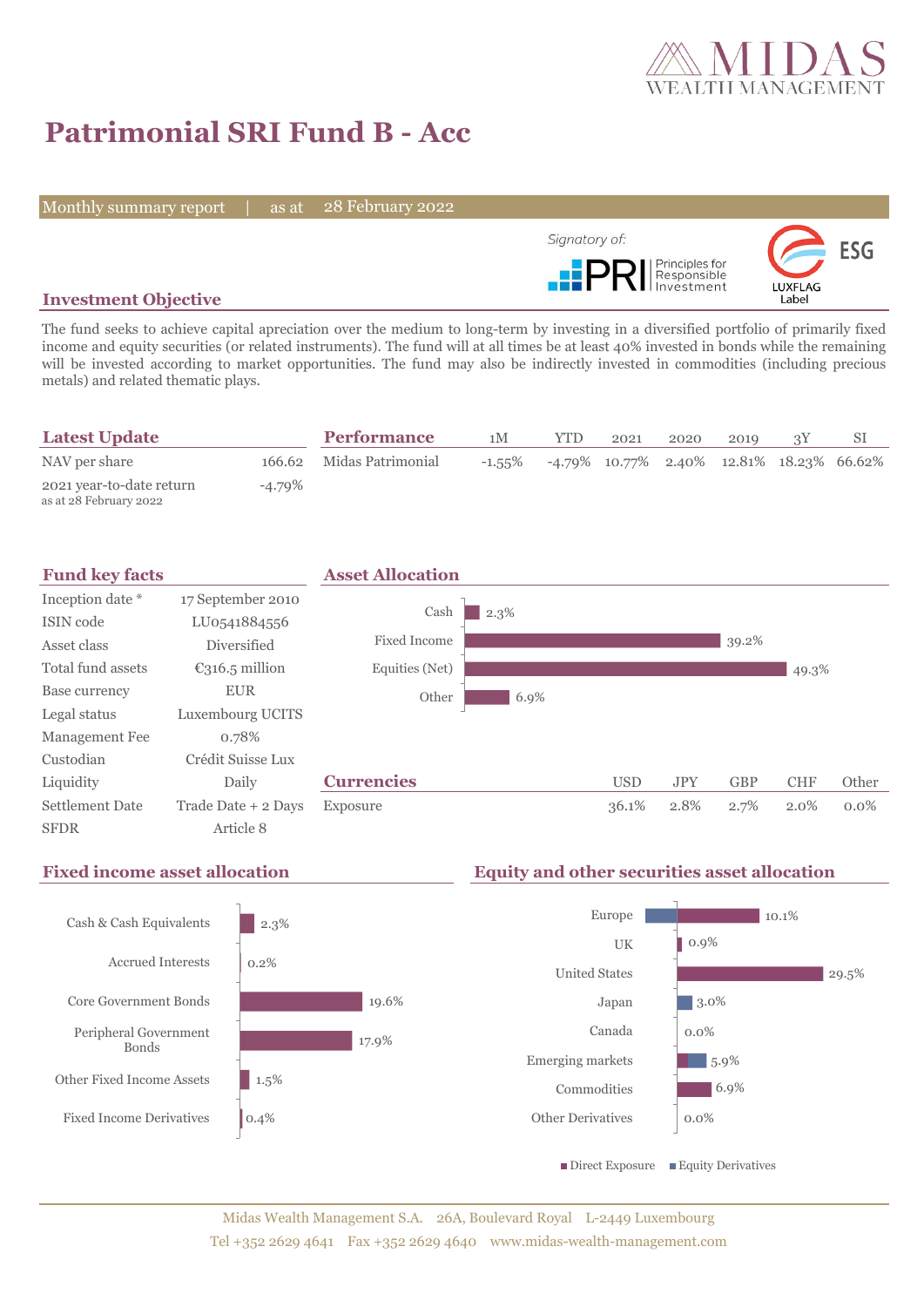

# **Patrimonial SRI Fund B - Acc**

Monthly summary report | as at 28 February 2022

| Top 10 fixed income holdings          | Rating       | Weight  | <b>Fixed income rating breakdown</b> |
|---------------------------------------|--------------|---------|--------------------------------------|
| BTPS: BTPS 1 07/15/22                 | BBB-         | 3.5%    |                                      |
| HELLENIC REPUBLI: GGB 4 3/8 08/01/22  | $BB-$        | $3.2\%$ | AAA<br>29.8%                         |
| BTPS: BTPS 0.35 02/01/25              | BBB-         | 2.8%    | AA<br>$11.3\%$                       |
| BUNDESSCHATZANW: BKO o 03/11/22       | AAA          | 2.8%    | 9.6%<br>А                            |
| ABSOLUTE SECURED: ABTSEC 4 01/15/25   | <b>NR</b>    | 2.7%    | <b>BBB</b><br>35.3%                  |
| BUNDESSCHATZANW: BKO o 06/16/23       | AAA          | 2.5%    | <b>BB</b><br>7.7%                    |
| SPANISH GOV'T: SPGB o 01/31/26        | $BBB+$       | 2.2%    | B<br>$0.0\%$                         |
| IRISH GOVT : IRISH $1.05/15/26$       | $\mathbf{A}$ | 1.8%    | <b>CCC</b><br>$0.0\%$                |
| SPANISH GOV'T: SPGB 0.4 04/30/22      | $BBB+$       | 1.7%    |                                      |
| EUROPEAN INVT BK : EIB 0 3/8 07/16/25 | AAA          | 1.6%    | <b>NR</b><br>6.4%                    |

| Top 10 equity holdings      | Sector                        | Weight  |
|-----------------------------|-------------------------------|---------|
| <b>BROADCOM INC</b>         | <b>Information Technology</b> | $3.3\%$ |
| <b>MICROSOFT CORP</b>       | <b>Information Technology</b> | 2.9%    |
| AMAZON.COM INC              | <b>Consumer Discretionary</b> | $2.3\%$ |
| UNITEDHEALTH GROUP INC      | Health Care                   | 2.3%    |
| <b>APPLE INC</b>            | <b>Information Technology</b> | $2.2\%$ |
| <b>IOVIA HOLDINGS INC</b>   | Health Care                   | 2.1%    |
| <b>SHELL PLC</b>            | Energy                        | 1.8%    |
| <b>MARVELL TECHNOLOGIES</b> | <b>Information Technology</b> | 1.7%    |
| <b>BANK OF AMERICA CORP</b> | Financials                    | 1.6%    |
| JPMORGAN CHASE & CO         | Financials                    | 1.6%    |

### **Equity sector breakdown**

| Consumer Discretionary        | $9.4\%$ |
|-------------------------------|---------|
| <b>Consumer Staples</b>       | 5.1%    |
| Energy                        | 6.5%    |
| Financials                    | 11.6%   |
| Health Care                   | 16.5%   |
| <b>Information Technology</b> | 28.6%   |
| Industrials                   | 6.1%    |
| Materials                     | 3.7%    |
| <b>Communication Services</b> | 8.0%    |
| Utilities                     | $0.0\%$ |
| <b>Real Estate</b>            | 4.6%    |

### **Thematics breakdown Top other holdings**



| ETFS PHYSICAL GOLD                           | 6.9%    |
|----------------------------------------------|---------|
| iShares EURO STOXX Banks 30-15 UCITS ET 1.4% |         |
| Allianz China A-Shares                       | $0.9\%$ |

### **ESG Ratings**

Breakdown of holdings (datasource: Thomson Reuters, ISS)